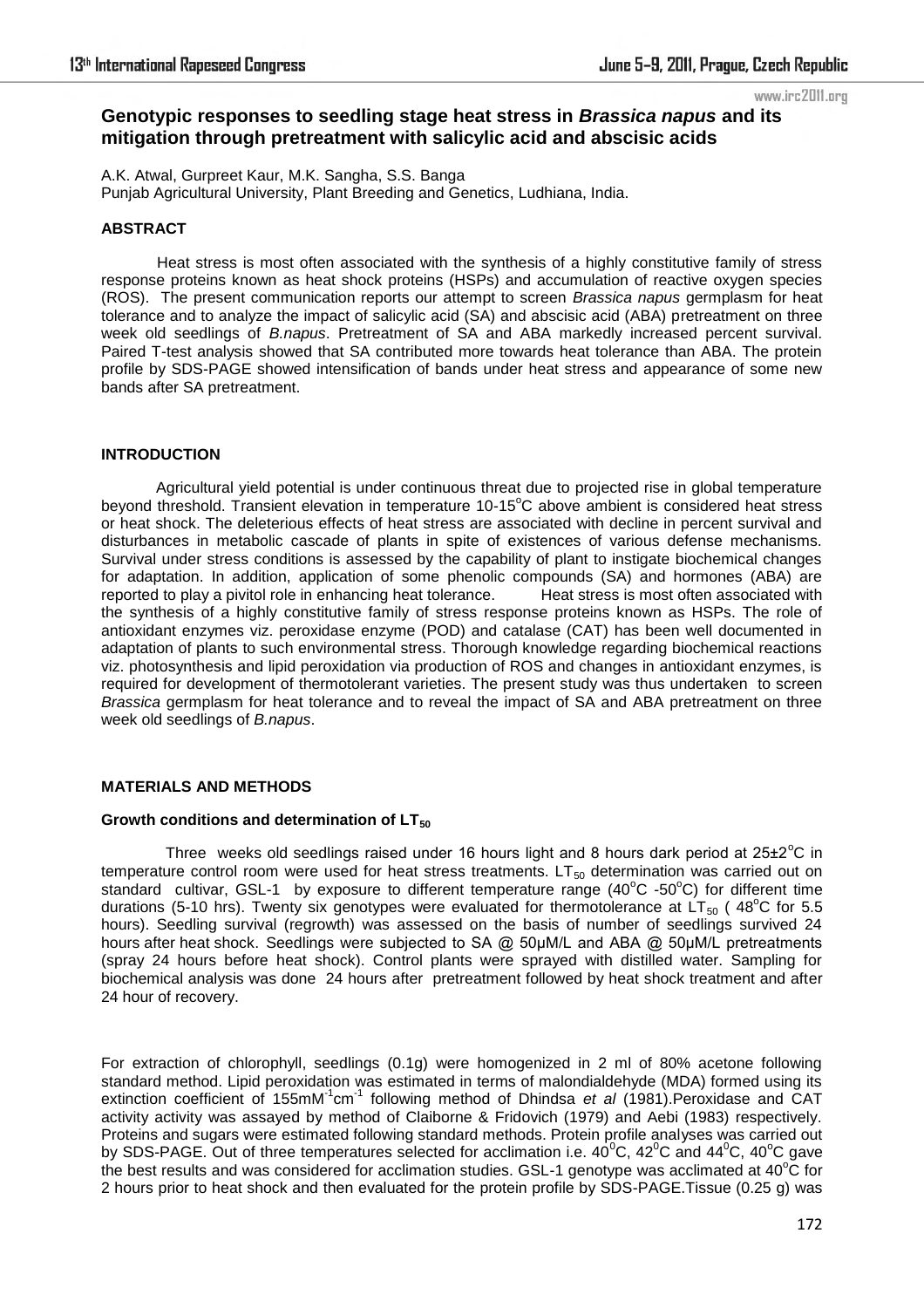www.irc2011.org

extracted in phosphate buffer pH 8.0 having 0.4% NaCl and then centrifuged for 30 mins at 10,000 rpm. The supernatant was used for performing SDS-PAGE.

# **RESULTS AND DISCUSSION**

The genotypes were classified mainly into 2 classes: Resistant (>60% survival) and susceptible (<50% survival) on the basis of regrowth potential. The mean percent survival value of resistant genotypes was about 4 fold greater than the susceptible genotypes.High percent survival and comparative rise in chlorophyll content as observed in the present study could be expected due to presence of HSPs that are protecting cellular membrane from heat damage (Hartl 1996). Decrease in chlorophyll content in susceptible genotypes could be due to damage to photosynthetic machinery. This parameter is an indicator of free radical damage to cell membranes under stress conditions which leads to decreased cell membrane stability. Lipid peroxidation of plasma membrane of plant cells was estimated in terms of MDA formed. After heat stress, MDA concentration increased in both sensitive and resistant genotypes, though increase in MDA was more pronounced in sensitive as compare to resistant genotypes. Induction in POD activity and a trend of decreased CAT activity after heat stress was observed as compared to control. A similar trend following heat stress exposure has been reported in *Cicer arietinum* (Chakroborty and Tongden 2005). The increase in POD activity suggests an accelerated production of activated  $O<sub>2</sub>$ species in tissue. High POD activity could be associated with chloroplast degeneration induced by increase of superoxide radical resulting from decline CAT activities. The decrease in CAT activities would results in  $H_2O_2$  accumulation, which can react with  $O^2$  to produce hydroxyl-free radical. The hydroxyl free radicals can directly attack unsaturated fatty acids of membrane lipids to induce lipid peroxidation in the cell. The decrease in CAT and increase in POD indicates that the scavenger ability in the cells of leaves was inhibited under heat stress conditions.Decrease in total proteins and increase in total soluble sugars under heat stress was observed. Protein content varied with types of cultivar and ranged from 16.00 - 49.18 mg/g fresh wt. seedlings but following heat stress ranged from 9.44 - 36.76 mg/g fresh wt. seedlings. Increased sugar accumulation in seedlings conveys that the carbon supply is probably not a limiting factor under stress. Salicylic acid pretreatment @ 50µM/L resulted in antagonizing the effects of heat stress as evidenced by increase in survival, chlorophyll content, proteins, sugars, POD activity and decrease in lipid peroxidation and CAT activity. Increased POD activity is related to decrease in oxidative damage caused by ROS which leads to increased thermotolerance of the plant. Pretreatment of ABA @ 50µM/L was found to be most effective. Abscisic acid was comparatively less effective against heat stress as compare to SA, although it has similar effect on biochemical parameters except on antioxidant enzymes. The activities of POD was unaffected whereas by ABA pretreatment that of CAT increased.Genotypes showed 18% and 14% increase in % survival by SA and ABA pretreatment respectively. Chlorophyll data supported the plant regrowth data i.e. increase in % survival was associated with less decrease of chlorophyll content. Increase in protein content by SA and ABA was 18% and 15% respectively. Both SA and ABA pretreatment elevated the sugar level by 10% and 8%.

Electrophoretic pattern of heat stress, SA, ABA and heat acclimation pretreatment showed the intensification of bands after heat stress and appearance of additional bands after SA pretreatment as compared to control. This could be expected due to induction of HSPs after heat stress and enhancement of HSPs induction after SA and heat acclimation pretreatment. The involvement of SA in induction of HSPs under stress conditions has also been documented in tobacco plants (Burkhanova *et al* 1999). However, no change in protein banding pattern was observed on ABA pretreatment.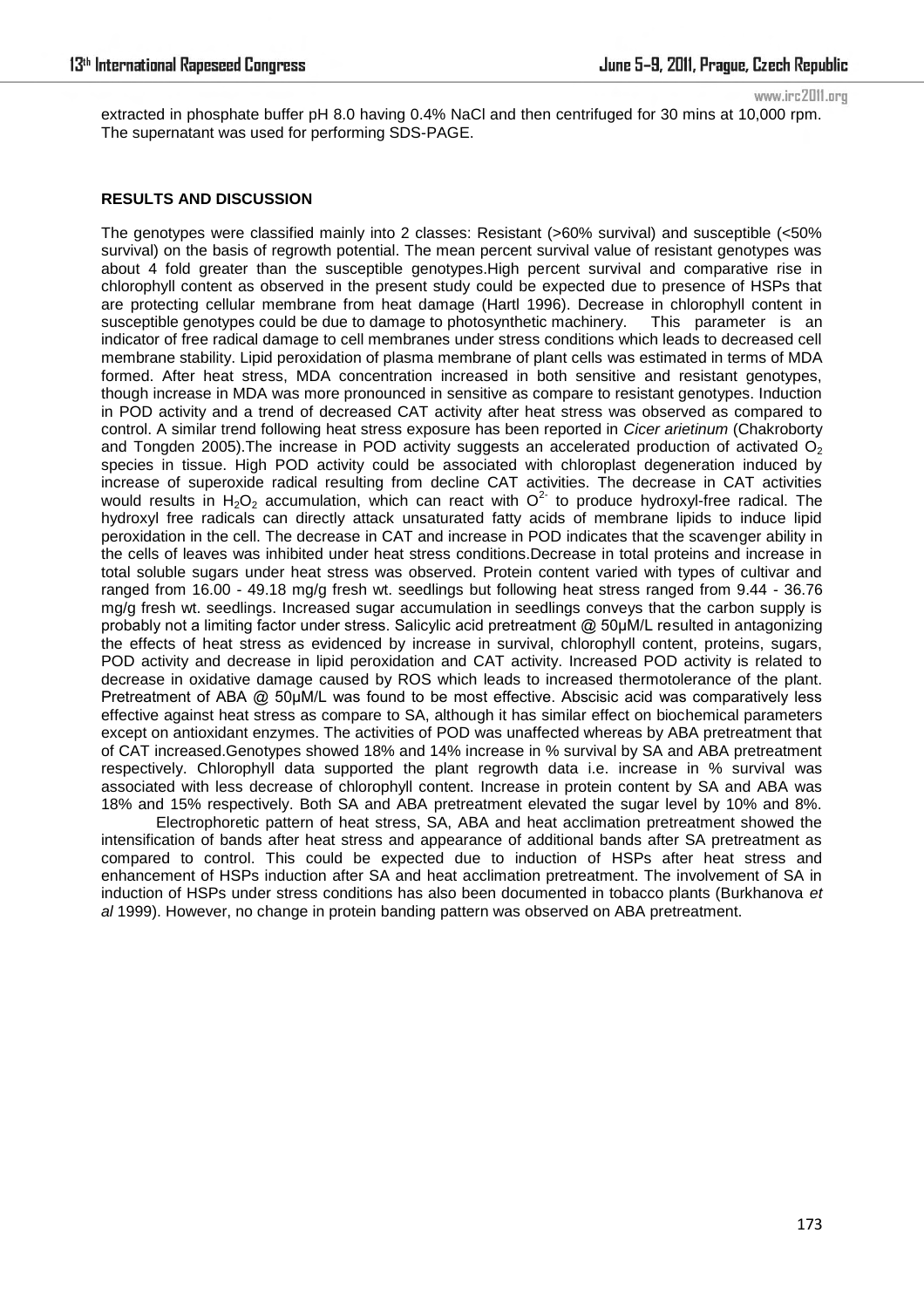

**Fig1.** 

# **I Control II Heat stressed III SA pretreated IV ABA pretreated V Heat acclimated**

Paired T-test values for various biochemical parameters between HS-SA, HS-ABA and SA-ABA were also calculated (Table 1). SA pretreatment values were higher than ABA values although both SA and ABA were effective (significant at  $\alpha$  =1% and  $\alpha$  = 5%). The results indicated that SA contributes more towards heat stress tolerance than ABA.

|                             | B.napus   |           |           |
|-----------------------------|-----------|-----------|-----------|
|                             | HS-SA     | HS-ABA    | SA-ABA    |
| Percent survival            | 8.696**   | 7.535**   | 0.853     |
| Lipid peroxidation          | 5.066**   | 4.908**   | 0.717     |
| Chlorophyll content         | $6.258**$ | 5.424**   | 0.658     |
| Peroxidase activity         | 7.268**   | 1.938     | $6.557**$ |
| Catalase activity           | 0.404     | $9.955**$ | 4.579**   |
| Total<br>protein<br>content | 12.594**  | 10.345**  | 1.750     |
| Total sugar content         | 14.788**  | 8.533**   | $3.089**$ |

# **Table 1: Paired T-test values for** *B.napus*

\*\* Significant at  $\alpha$  = 1%

\* Significant at  $\alpha$  = 5%